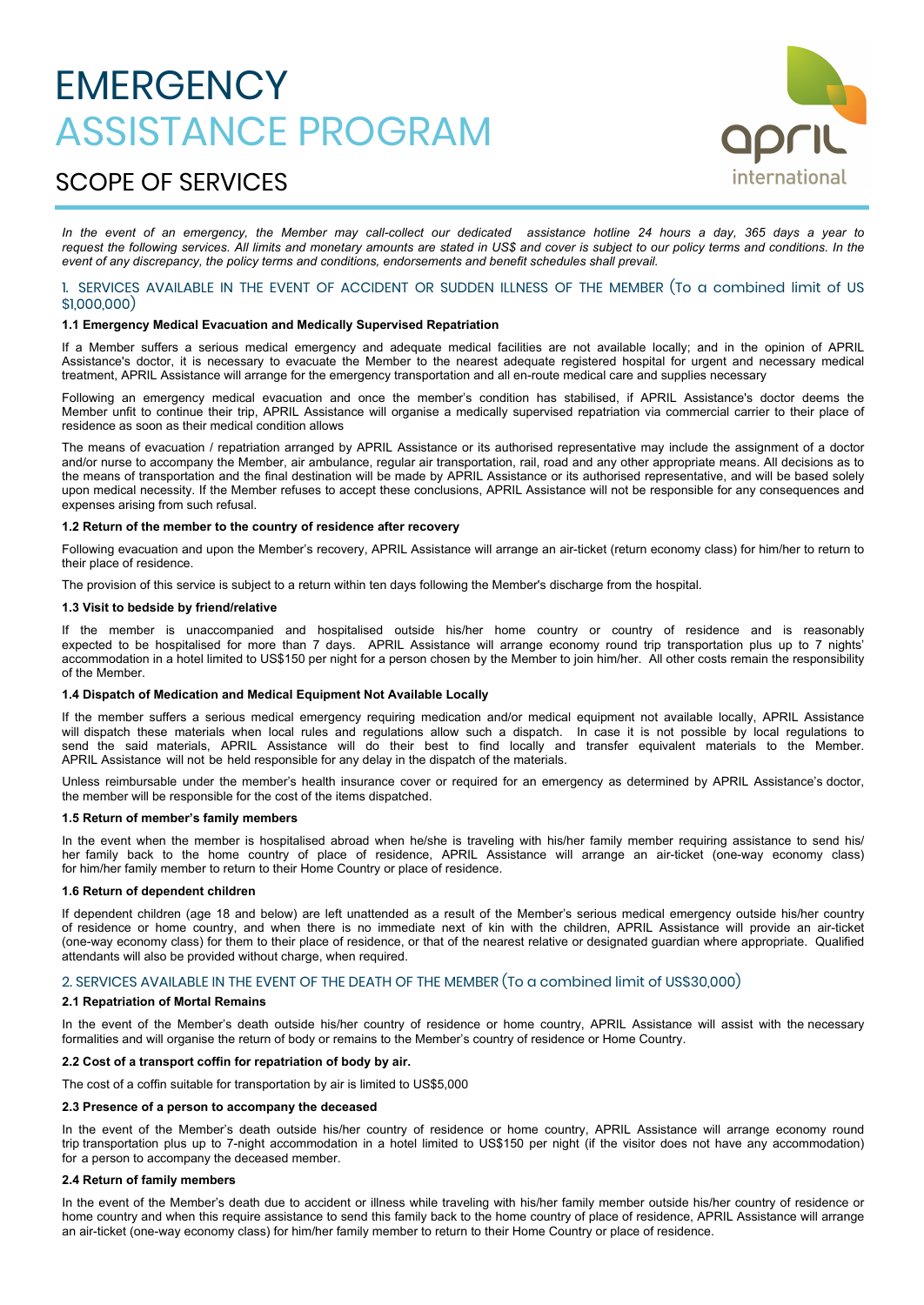# SCOPE OF SERVICES (continued)

# 3. SERVICES AVAILABLE IN THE EVENT IF PERSONAL EFFECTS ARE LOSS OR STOLEN ABROAD

# **3.1 Cash advance**

In case of emergency, APRIL Assistance can advance funds to the Member only if APRIL Assistance first receive the total of the amount advanced and the added cost of full cash advance delivery cost, in cash or in the form of guarantees of reimbursement from a person designated by the Member. Such an advance should not exceed the sum of US\$2,500.00

#### **3.2 Relay of urgent message during an emergency abroad**

In case of an emergency APRIL Assistance will attempt to establish a national or international message relay to a designated addressee on behalf of the member.

# 4. SERVICES AVAILABLE IN THE EVENT OF AN UNINTENTIONAL INFRACTION OF THE LAW ABROAD

#### **4.1 Legal Referral**

In the event of an unintentional infraction of the law when outside his/her country of residence or home country which is non-criminal in nature and when called upon by the Member, APRIL Assistance will refer the Member to local legal advisors. All of these services remain the responsibility of the Member.

#### **4.2 Advance of legal expenses**

In case of emergency, APRIL Assistance can advance funds to the Member only if APRIL Assistance first receive the total of the amount advanced and the added cost of full cash advance delivery cost, in cash or in the form of guarantees of reimbursement from a person designated by the Member. Such an advance should not exceed the sum of US\$2,500.00).

#### **4.3 Advance of cost of Bail Bond**

In the case of traffic accident or offence committed on non-criminal grounds in which the Member is involved, APRIL Assistance will whenever possible, post on the Member's behalf up to US\$25,000.00 in bail funds, only if APRIL Assistance shall first receive the total of the amount advanced and the added cost of full cash advance delivery cost, in cash or in the form of guarantees of reimbursement from a person designated by the Member.

#### **4.4 Assistance with translation of legal or administrative documents**

In case of traffic accident or offence committed on non-criminal grounds in which the Member is involved and when it is necessary to translate the legal and administrative documents, APRIL Assistance will pay up to US\$500 and all other costs remain the responsibility of the Member.

# 5. SERVICES AVAILABLE IN THE EVENT OF THE DEATH OR TERMINAL ILLNESS OF A FAMILY MEMBER

### **5.1 Compassionate Home Travel**

If an immediate family member passes away or receives an urgent terminal diagnosis, APRIL Assistance will reimburse a return economy airfare to the member's home country of up to US\$1,000. The outward journey must commence within 8 days before or following the death. This is a reimbursement benefit and subject to receipt of original supporting travel documentation, receipts and death certificate. This benefit is limited to one claim per member per policy year.

# 6. OTHER MEDICAL AND TRAVEL ASSISTANCE SERVICES

# **6.1.1 Round the clock telephone access**

Call collect to the 24 hour dedicated hotline for assistance. Trained multilingual personnel including a medical team will be on-hand to assist

#### **6.1.2 Medical Referral**

If the Member needs any medical referrals (to have the name, address and the telephone numbers) of a doctor, hospital, and/or clinic, APRIL Assistance shall provide direction to obtain medical care by giving to the Member the address and the telephone number of the nearest medical facility.

# **6.1.3 Organisation of Hospital Admission including Admission Deposits**

If the Member requires hospitalisation while outside his/her country of residence, APRIL Assistance will organise hospital admission including admission deposits only if the member's policy covers these medical expenses otherwise, APRIL Assistance shall first receive the total of the amount advanced in cash or in the form of guarantees of reimbursement from a person designated by the Member.

#### **6.1.4 Tele-medicine Advice**

When medical advice is needed when outside the member's country of residence during travels, the Member may call APRIL Assistance. APRIL Assistance's duty doctors will provide help over the phone. Please note that this is not a medical consultation.

# **Important: The telephone conversation does not permit the establishment of a diagnosis**

### **6.1.5 Medical Monitoring**

APRIL Assistance will monitor a Member's condition if he/she is hospitalised abroad and will keep the Member's employer/family informed, with the agreement of the patient.

# **6.2.1 Pre-Trip Travel Information**

APRIL Assistance will provide pre-trip referral/travel information on countries and regions to be visited upon the Member's request. In addition, APRIL Assistance will also provide information concerning Visa, inoculation, passport or immunisation requirements of the foreign countries in which the Member will be travelling.

#### **6.2.2 Travel Assistance while on a trip**

Upon the request of the member, APRIL Assistance will provide information on exchange rates of major currencies, address and telephone numbers and opening hours of the nearest appropriate consulates or embassy.

#### **6.2.3 Lost luggage and lost passport assistance**

APRIL Assistance will assist the Member in the location of lost luggage, documents and personal items. Airlines, government authorities and credit card issuers are among those who will be contacted, if necessary.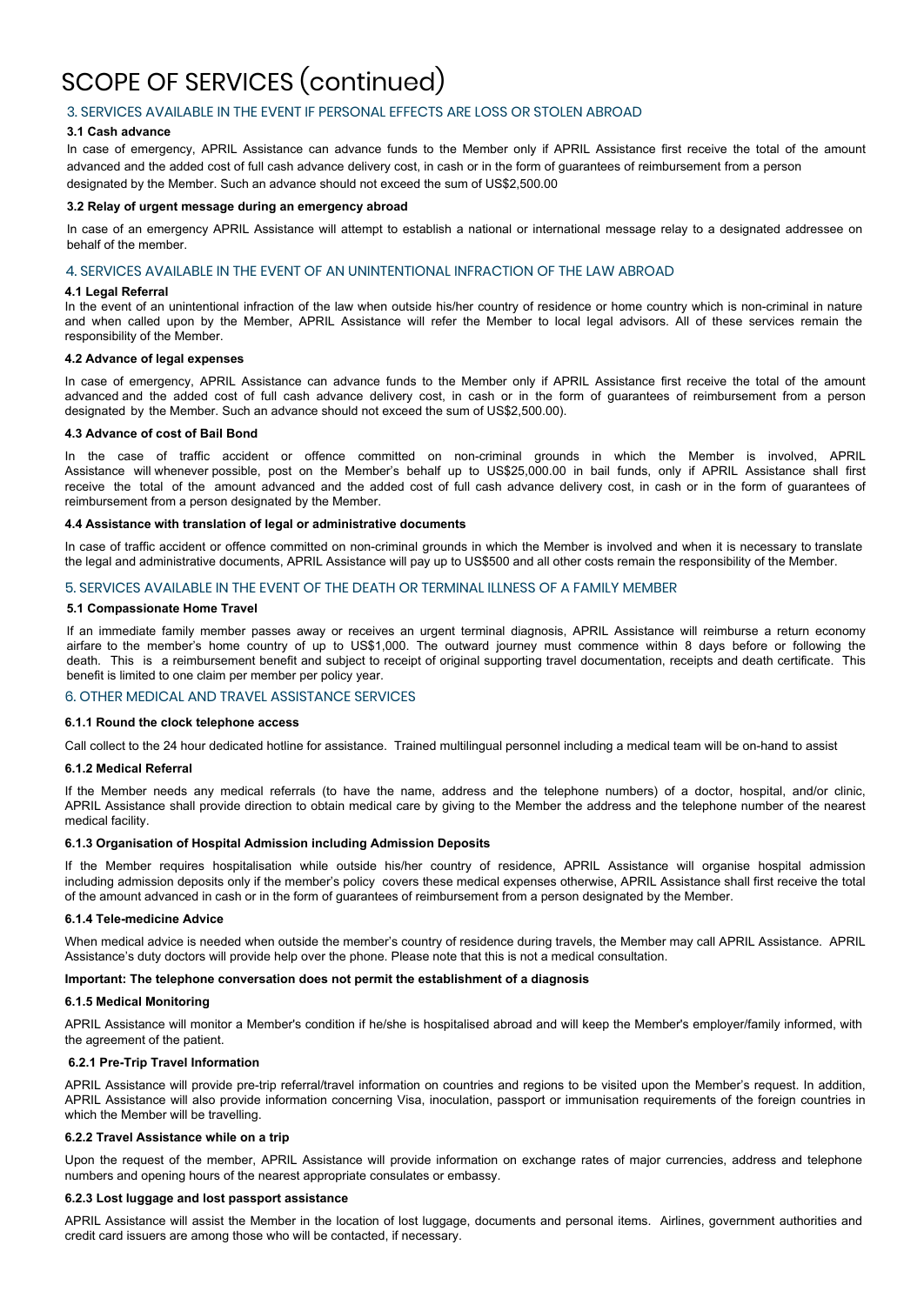# **EXCLUSIONS**

1. Emergency medical evacuation or repatriation or cost not approved in advance and in writing by APRIL Assistance and/or not arranged by APRIL Assistance. This exclusion shall not apply to emergency medical evacuation from remote or primitive areas which APRIL Assistance cannot be contacted in advance and delay might reasonably be expected to result in loss of life or extreme prejudice to the member's prospect.

2. Services rendered without the authorisation and/or intervention of the Company.

3. Services rendered by any other party apart from the Company for which no charge is usually made.

4. Medical treatment administered by the member's relatives, whether being a qualified medical practitioner or not.

5. Any expenses specifically covered under the member's insurance policy.

6. Any expense if the Member is not suffering from a serious medical condition and can be treated within the Member's locality or if the treatment can be reasonably delayed until the Member returns to his/her Home Country

7. Costs and expenses which would have been payable should the event that gives rise to the intervention of the Company had not occurred.

8. Cases of minor illness or injury, which, in the opinion of the Company Doctor, can be treated with sufficient medical equipment and treatment within the member's locality and which does not prevent the member from continuing his traveling or work.

9. Any expenses incurred where, in the opinion of the Company Doctor, the member is physically fit and able to travel as a normal passenger and without medical escort.

10. Situations in which the member has already been under medical treatment at the time of before the member commences his journey and the costs concerned relates to that treatment, or if the said journey was undertaken under the order or advice of a medical practitioner.

11. Situations in which the member was traveling with the intention of obtaining medical treatment overseas.

12. Cases related to psychiatric disorders or diseases for which the member had previously received treatment.

13. Expenses arising from wilfully self-inflicted injury or illness, insanity, alcoholism, drug or substance abuse or self-exposure to needless peril (except in an attempt to save human life).

14. Cases of pregnancy and childbirth unless unexpected complications arise.

15. Cases where the member engages in any form of aerial flight except as a fare-paying passenger on a regular scheduled airline or licensed charter aircraft over an established route.

16. Cases related to participation in professional sports, or deliberate exposure to exceptional danger except in an effort to save human life.

17. The commission of, or the attempt to commit an unlawful act.

18. Failure by the Member to take reasonable precautions following warnings of any intended strike, riot or civil commotion via the mass media.

19. Detention, destruction, confiscation by customs or government authorities, breach of government regulations.

20. Expenses arising while serving as a member of a police force or military unit of any country or international authority, or due to participation in war (whether declared or undeclared), civil war, invasion, insurrection, revolution, use of military power, usurpation of government or military power, or any known or suspected terrorist act, utilisation of nuclear weapons, chemical or biological weapons of mass destruction or participation any illegal act.

21. Expenses as a result of exposure to ionising radiation or contamination by radioactivity from any nuclear fuel or from any nuclear waste from the combustion of nuclear fuel; the radioactive, toxic, explosive or other hazardous or contaminating properties of any nuclear installation, reactor or other nuclear assembly or nuclear component thereof; any weapon of war employing atomic or nuclear fission and/or fusion or other like reaction or radioactive force or matter.

22. Expenses incurred on funeral rites or any religious ceremonies.

23. Sanction Limitation and Exclusion Clause. Services will not be available when members are in countries sanctioned by United Nations resolutions, European Union, United Kingdom or United States of America. Members may like to check with us the excluded countries prior to their travel or expatriation.

# LIMITATIONS AND LIABILITY

APRIL Assistance cannot be held responsible for the failure to provide services or for delays caused by strikes or conditions beyond its control including, but not limited to, flight conditions or where local laws of regulatory agencies prohibit APRIL Assistance from rendering such services.

APRIL Assistance reserves the right to impose a limit of one (1) emergency evacuation and/or repatriation attributable to any single medical condition of a Member.

Any legal professionals and/or medical professionals suggested by APRIL Assistance for providing direct services to the Member are not employees or agents of APRIL Assistance and/or its subsidiaries or affiliated companies. APRIL Assistance and/or its subsidiaries or affiliated companies cannot be held responsible for the quality or results of any services provided by independent practitioners to whom APRIL Assistance refers the Member.

# COSTS AND EXPENSES TO BE BORNE BY MEMBER

The cost of emergency assistance services stipulated in Clauses 1.1 to 1.6, 2.1 to 2.4, 4.4 and 5.1 when rendered by APRIL Assistance, will be borne by APRIL Assistance. The services other than those mentioned above are rendered by APRIL Assistance purely on a fee-for-service or referral basis. APRIL Assistance shall not be responsible for any expenses incurred in connection to such rendering of services. The Member shall pay all such costs.

The provision of guarantee or cash advance including hospital admission deposit and bail bond is subject to an interest-free repayment period of 45 days. Thereafter an interest charge will be imposed.